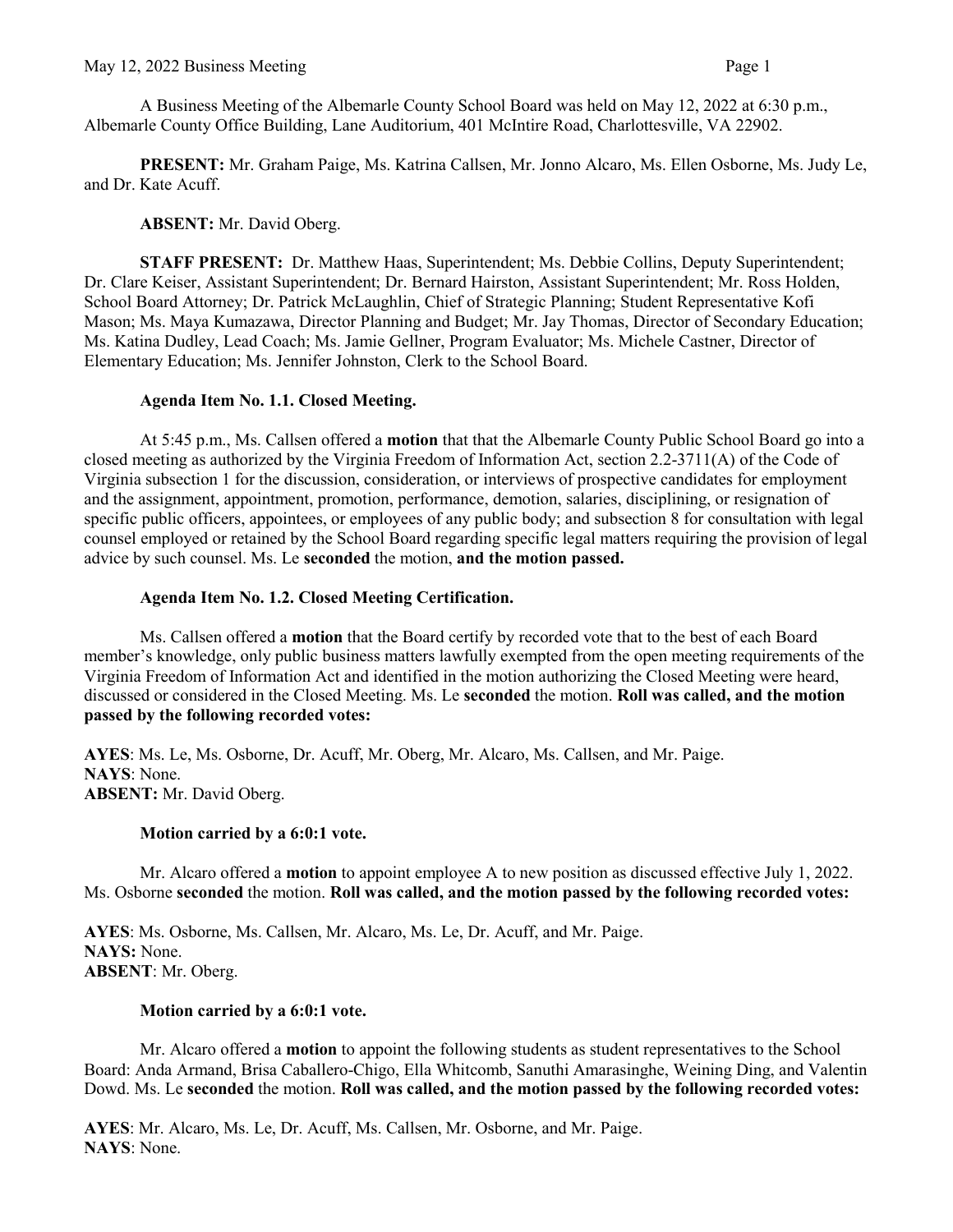## **Motion carried by a 6:0:1 vote.**

Mr. Alcaro offered a **motion** to reimburse employee B for legal defense costs in accordance with Virginia Code Section 22.1-83. Dr. Acuff **seconded** the motion. **Roll was called, and the motion passed by the following recorded votes:**

**AYES:** Ms. Callsen, Ms. Osborne, Ms. Le, Dr. Acuff, Mr. Alcaro, and Mr. Paige. **NAYS:** None. **ABSENT:** Mr. Oberg.

## **Motion carried by a 6:0:1 vote.**

## **Agenda Item No. 1.3. Call to Order.**

At 6:30 p.m., Mr. Paige, Chair, called the meeting of the Albemarle County School Board back to order.

## **Agenda Item No. 1.4. Pledge of Allegiance. Agenda Item No. 1.5. Moment of Silence.**

**Agenda Item. No. 2.1. Approval of Agenda.**

Ms. Osborne offered a **motion** to approve the agenda. Mr. Alcaro **seconded** the motion. **Roll was called, and the motion passed by the following recorded votes:** 

**AYES:** Ms. Osborne, Ms. Callsen, Mr. Alcaro, Ms. Le, Dr. Acuff, and Mr. Paige. **NAYS:** None. **ABSENT**: Mr. Oberg

### **Motion carried by a 6:0:1 vote.**

### **Agenda Item No. 3.0. Consent Agenda**

- 3.1 Approval of Consent Agenda<br>3.2 For Information: Policy Revie
- 3.2 For Information: Policy Review and Revision<br>3.3 COVID-19 Update
- COVID-19 Update
- 3.4 Personnel Action
- 3.5 Personnel Action Coaches
- 3.6 Minutes<br>3.7 Authoriz
- Authorization to Sign in the Absence of the Superintendent
- 3.8 Diploma Waiver for Student 1
- 3.9 Diploma Waiver for Student 2
- 3.10 Response to Board Question: ARP and ARP Set Aside Grants

Ms. Osborne offered a **motion** to approve the consent agenda. Ms. Le **seconded** the motion. **Roll was called, and the motion passed by the following recorded votes:**

**AYES:** Dr. Acuff, Ms. Le, Mr. Alcaro, Ms. Callsen, Ms. Osborne, and Mr. Paige. **NAYS:** None. **ABSENT:** Mr. Oberg.

**Motion carried by a 6:0:1 vote.** 

**Agenda Item No. 4.0. Items Pulled from the Consent Agenda.** None.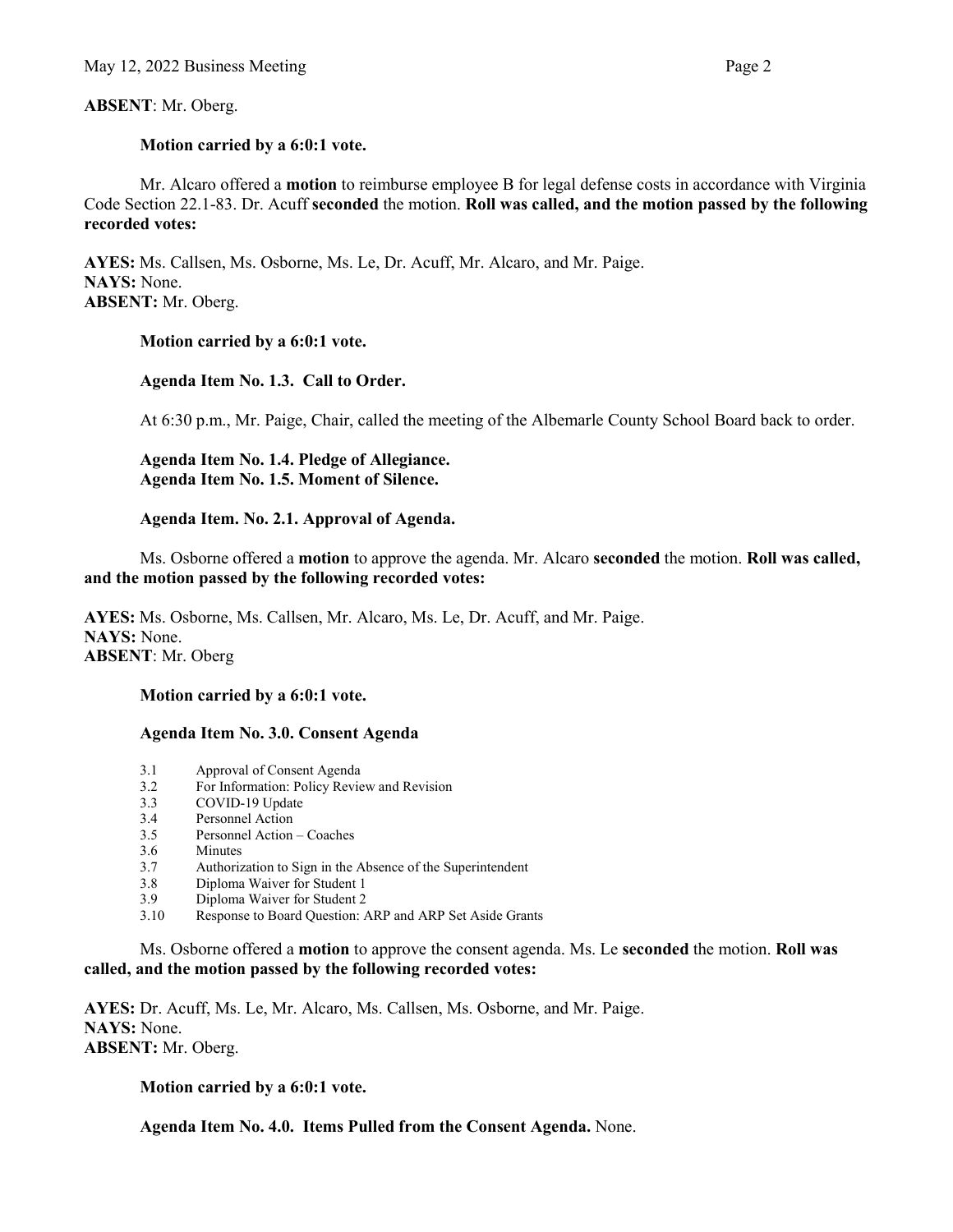### **Agenda Item No. 5.1. Spotlight on Education.**

Student representative Mason said that this is Mental Health Awareness Month and there is a special event on Monday at our central office building that she would ask Ms. Acuff to talk about after hearing from our special guest.

The National Alliance for Mental Health advises us that each year millions of Americans face the reality of living with a mental illness. The importance of recognizing this month is in energizing a national movement to fight stigma, provide support, educate the public and advocate for policies that support people with mental illness and their families.

We are enormously privileged that many of our students have long been active in this movement. Several years ago, students from Western, Monticello and Albemarle high schools, testified in Richmond on the need for more mental health resources in schools across Virginia.

Not only were these efforts successful in Richmond but they were successful here in Albemarle, where this Board added mental health counselors to our schools.

As a student, she cannot begin to tell you how you changed our lives in such a meaningful way and demonstrated the depth of your commitment to our well-being and to our ability to learn at our highest potential.

We are enormously grateful for your continuing attention and sensitivity to our health and that of our teachers and staff.

With us this evening to elaborate on how students are coming together as a team with our principals, is Elijah Witt, who was a student representative to this Board in 2020.

She acknowledged the presence of Elijah's principal, Ms. Jenn Sublette, who has been a strong supporter of the student leadership club at Western and of their mental health programming.

Elijah will elaborate but two goals in the student initiative have been a forum held earlier this year for the Western community, including parents, that included a guest speaker from the National Alliance for Mental Health and the strong interest from students in promoting Mental Health First Aid Training for teachers.

She asked Elijah to come to the podium to share some thoughts on student mental health awareness and support activities this year. Following Elijah's remarks, Ms. Acuff would share some details about Monday's event.

Dr. Acuff said thank you, Elijah, not only for his remarks, but even more important, for all the contributions that you and your colleagues at Western and our other schools, are making to promote mental health.

As Kofi noted, May is Mental Health Awareness Month and the Mental Health Foundation reminds all of us that, a green ribbon is the international symbol for mental health awareness. It requests us to wear a green ribbon to show colleagues, loved ones or simply those you walk past that you care about their mental health. It can also be worn in memory of a loved one.

On Monday of next week, there will be a special lighting ceremony on these grounds. At 8 p.m., mental professionals from our community will be joined by representatives of the city, this Board, our Board of Supervisors and our state representatives, to honor and support Mental Health Awareness Month and its goals of supporting activities, programs and services that promote mental health.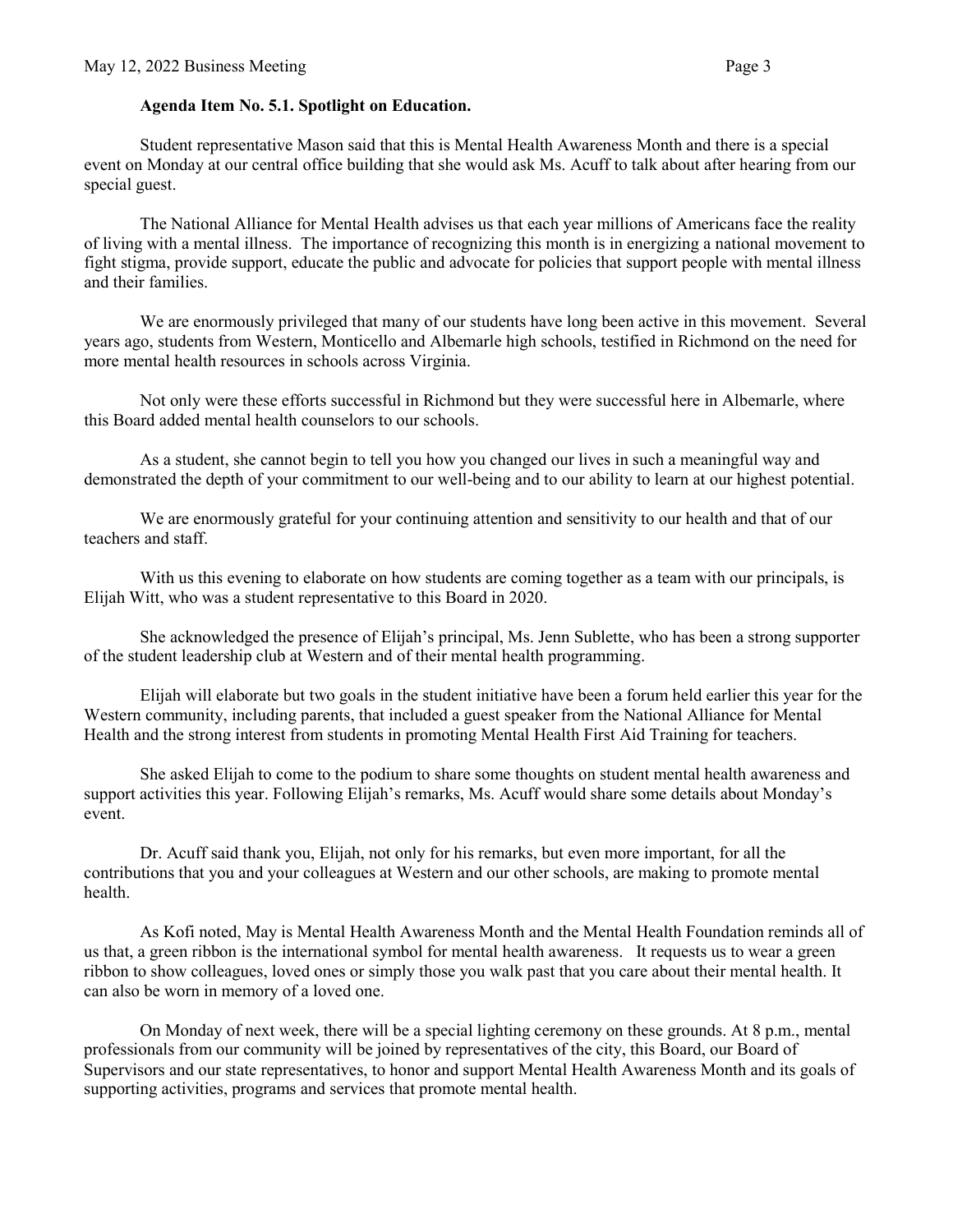#### May 12, 2022 Business Meeting Page 4

And on this subject, she expressed the Board's appreciation to Mr. Kevin Kirst and his team for their work in developing a new program that eventually will expand access to therapeutic mental health services for students at any of our schools.

Presently, she understands, it can take several months to obtain an appointment with a mental health therapist. When this new program, with Health Connect America is fully implemented later this year, it will enable that access almost immediately.

Now, at precisely 8 p.m. this Monday, a switch will be thrown and every window in this building will be bathed in green. Our building will continue to be green every night next week, right through until Sunday evening.

In honor of our students who are making such important contributions to the mental health needs of our entire school community, and in tribute to those professionals who provide such necessary support and services, and in gratitude for those who seek support and services, she urged her colleagues and those in the audience to join me in wearing green this Monday.

#### **Agenda Item No 5.2. Announcements.**

Dr. Hairston shared with the Board that 99% of staff have completed the anti-racism policy orientation training. He shared with the Board that the website shows badges for those schools and departments that have 100% completion of the training.

Dr. Hairston reminded the Board of the Equity Conference on June 11.

Dr. Haas said that the Board was provided with the most recent digital health guide.

Dr. Haas shared with the Board about his visits to Post High and Henley Middle School.

### **Agenda Item No. 6.1. School Board/Superintendent Business.**

Ms. Osborne asked where staff was in working to address the issue from the last meeting with clubs and other school activities accepting electronic payments or donations via apps such as CashApp and Venmo.

### **Agenda Item No. 7.1. Public Comment.**

Mr. Vernon Liechti is the president of the Albemarle Education Association. He encouraged the Board to adopt the public sector collective bargaining resolution presented by the Albemarle Education Association.

Ms. Molly Woodfin is a student. She shared concerns with the student dress code with particular emphasis on potential gender inequality.

Ms. Cheryl Knight spoke in support of collective bargaining.

Ms. Amy Gaertner spoke in support of collective bargaining.

Ms. Gayle Burt spoke in support of collective bargaining.

Ms. Maddox McIntyre is a student. She spoke in support of collective bargaining.

Ms. Margie Shepherd spoke in support of collective bargaining.

Ms. Mary Nacey spoke in support of collective bargaining.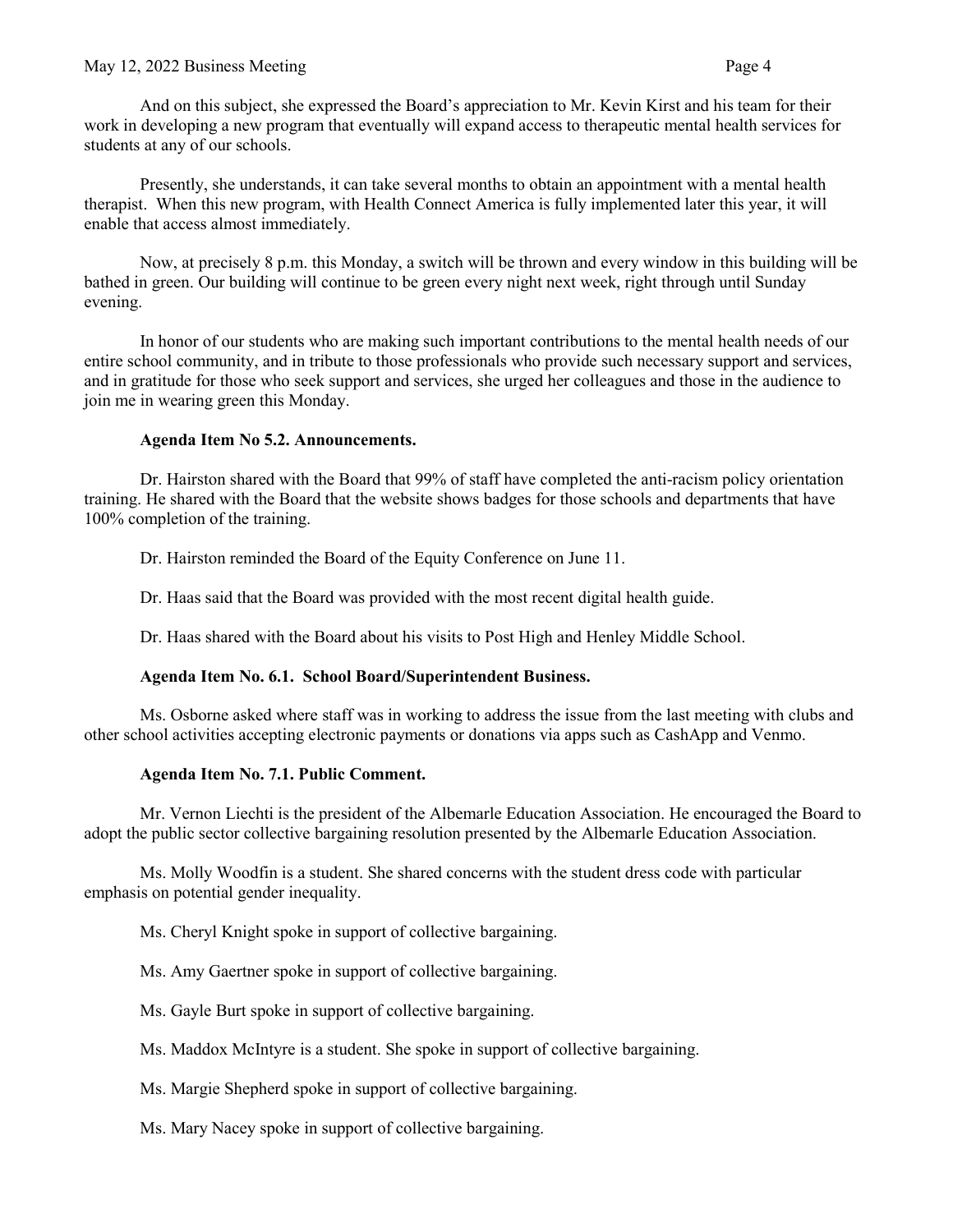Ms. Irene Krone spoke in support of collective bargaining.

Mr. Chris Seaman spoke in support of collective bargaining.

Ms. Bekah Saxon spoke in support of collective bargaining.

Mr. Josh Mound spoke in support of collective bargaining.

Mr. Kayden Wright spoke in support of collective bargaining.

Ms. Amy Laufer spoke in support of collective bargaining.

### **Agenda Item No. 8.1. For Action: Public Sector Collective Bargaining.**

§ 40.1-57.2 permits local governing bodies to recognize and bargain with a labor union or other employee association as the exclusive bargaining agent of their employees, and to collectively bargain and enter a collective bargaining agreement "with respect to any matter relating to them or their employment or service," by resolution or ordinance.

On March 24, 2022, the Albemarle Education Association presented the School Board with a resolution under Virginia Code § 40.1-57.2 seeking to institute public sector collective bargaining in the Albemarle County Public Schools.

Mr. Alcaro said that on March 24, 2022, the Albemarle Education Association presented the School Board with a resolution under Virginia Code  $\S 40.1-57.2$  seeking to institute public sector collective bargaining in the Albemarle County Public Schools. After review and consideration, he **moved** that the School Board not adopt the AEA resolution or otherwise authorize public sector collective bargaining in the Albemarle County Public Schools at this time. Dr. Acuff **seconded** the motion. Mr. Paige asked for discussion.

Ms. Osborne asked if there was an estimate of costs for the first year if the Board were to allow for collective bargaining.

Ms. Osborne asked where the Division was in setting up its own Human Resources Department.

 Ms. Osborne said that she understands that superintendent cabinet members meeting with the Albemarle Education Association. She asked how many members of the Cabinet meet with AEA and what takes place during those meetings.

Ms. Osborne asked where Charlottesville City Schools were in the process.

Ms. Osborne asked how many teachers and other employees are members of the Albemarle Education Association.

Ms. Callsen asked about the Human Resources issues with pay. She asked how the process worked on this issue.

Student representative Mason asked why Board members were voting against collective bargaining.

Ms. Callsen asked how much of a raise has there been in the last year for teachers and other staff including bonuses.

Ms. Osborne asked how many employees live in Albemarle County. She also asked about retention rate of employees.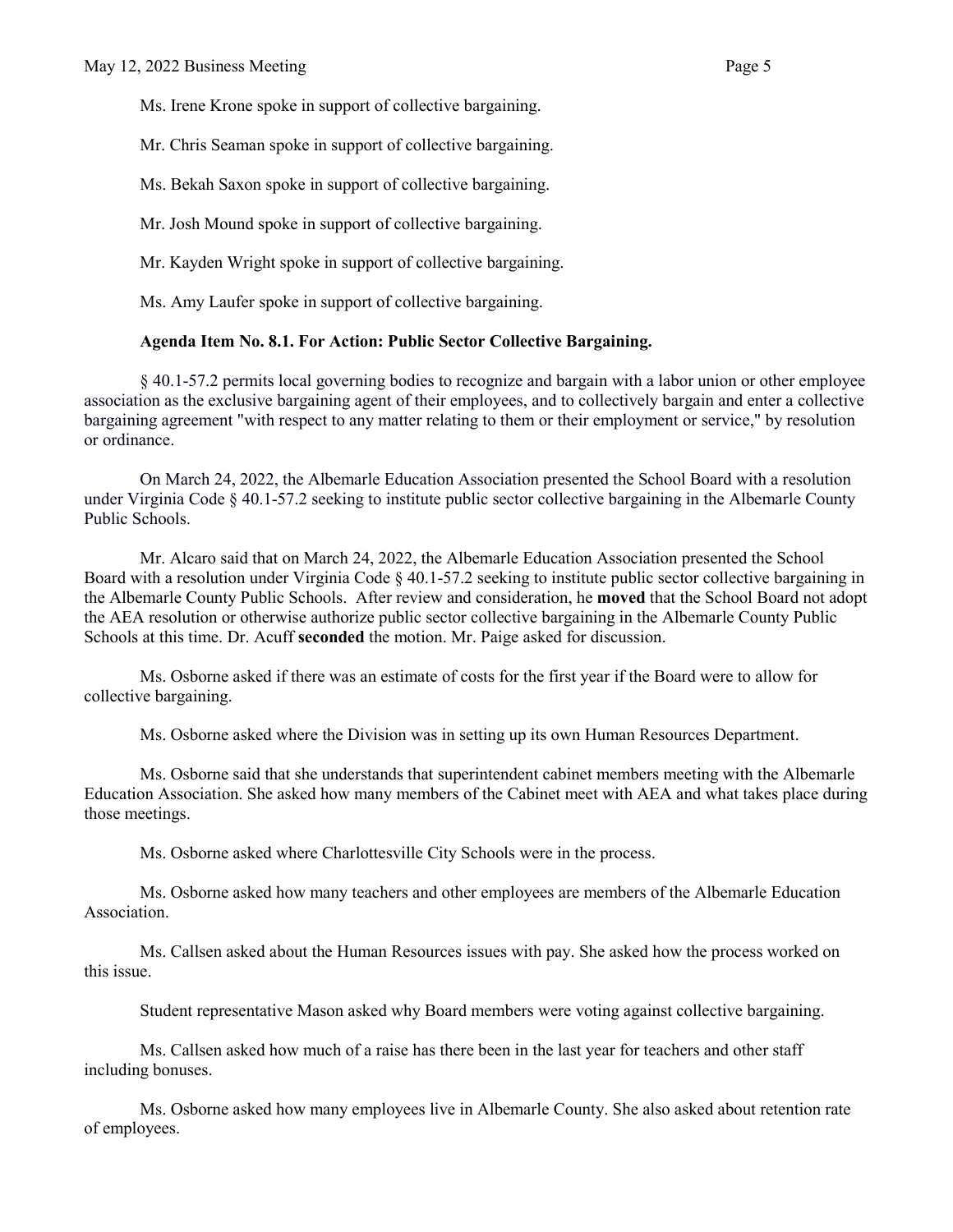Ms. Osborne said that during public comment there was a statement that requests by the AEA to meet with board members was met with silence. She said that she met with the AEA so the claim that requests were met with silence is inaccurate.

Student representative Mason said that he feels that Board should act on what is being expressed.

Dr. Acuff said that she cannot support the petition for collective bargaining of ACPS employees at this time. Her reasons are several but central is the fact the statute crafted by the General Assembly is unworkably vague. Collective bargaining of public employees in Virginia was illegal for nearly 50 years and the infrastructure for collective bargaining is absent in both regulation and the Virginia statute authorizing collective bargaining only with local governments and school boards—not any state employees. Lacking are such basic elements as the process for verifying signatures, how elections are to take place, what employees are subject to collective bargaining, and many of the provisions that are the norm in other states and make collective bargaining work. As a result, rather than focusing on our students, which is her highest priority at this time, she fears a significant amount of time and resources would have to be devoted to developing the collective-bargaining infrastructure the General Assembly failed to provide. Additionally, as is often the case with new and poorly-drafted legislation, the first adopters are also likely to be embroiled in litigation and other challenges—detracting from both our students and any meaningful efforts to support staff needs. A second reason is that this School Board lacks the legal authority to raise revenues. She understands many have emphasized the effort toward collective bargaining is not *solely* about money but many of the changes sought would have a financial impact. The School Board has annually advocated to both the Board of Supervisors and our state representatives for greater support for public education and this year we have managed to secure the largest raises for our employees in our history. Many of the other issues raised by our petitioners also involve increased revenue – smaller class sizes, more time for planning, etc. Albemarle County Public Schools already devotes 86% of its operating budget to personnel and, without additional funding from the state or BOS, we have little room to maneuver. Both of her parents—as well as her stepmother -- worked in public education. Her father was a middle school science teacher for 40 years. She does have an appreciation of the hard work and dedication that is required. And, she absolutely supports working more closely with our teachers and staff, but she cannot support this collective bargaining resolution.

Mr. Alcaro said that collective bargaining is a subject that he can embrace and believe in. But, as Dr. Acuff said the legislature had a robust bill that they were working on and could not get it passed. What they ended up doing was put out a 386-word bill. There is no modern-day case law in Virginia on the subject of public sector collective bargaining. There is no labor relations type of entity that provides oversight on elections, on other processes that make collective bargaining work like in other states. There is a lot of work that needs to be done at the legislative level and across the state with infrastructure before public sector collective bargaining can be launched. There needs to be a commonality of structure and processes across the school boards in the Commonwealth; otherwise, what we will have is 132 school divisions setting up 132 different processes to do collective bargaining which will be messy. School Boards are completely dependent on federal, state, and local governments for revenue. The School Board does not have taxing authority in Virginia. We do not have the ability to bind the Board of Supervisors to multi-year labor contracts. When the subject of collective bargaining came up two years ago he was interested in it, and then it became obvious that the new law was not going to be much help to school boards across the state. He felt strongly that our Board should wait and see how other school boards handle it across the state operationally. He is not going to support the AEA resolution or public sector collective bargaining at this time. His vote has nothing to do with AEA.

Ms. Callsen said that she will not support the AEA resolution for collective bargaining. She said that she has done the work and research to help formulate her opinion. She said that she does not see conclusive research that shows unions help with student achievement or teacher satisfaction. She noted that we do not have any guidance from the legislature that guides the process – Wisconsin is an example of a state that has process in the legislature. She consulted with others with experience and or opinions on the matter. Again, she does not support the resolution that was submitted.

Ms. Le said that she is more conflicted about this than expected. She does see the concerns about the statute not giving us a path forward and she agreed that is valid. This is not the resolution she would have passed but, as many members said, this was just a starting point, and we could have treated it as such. She also believes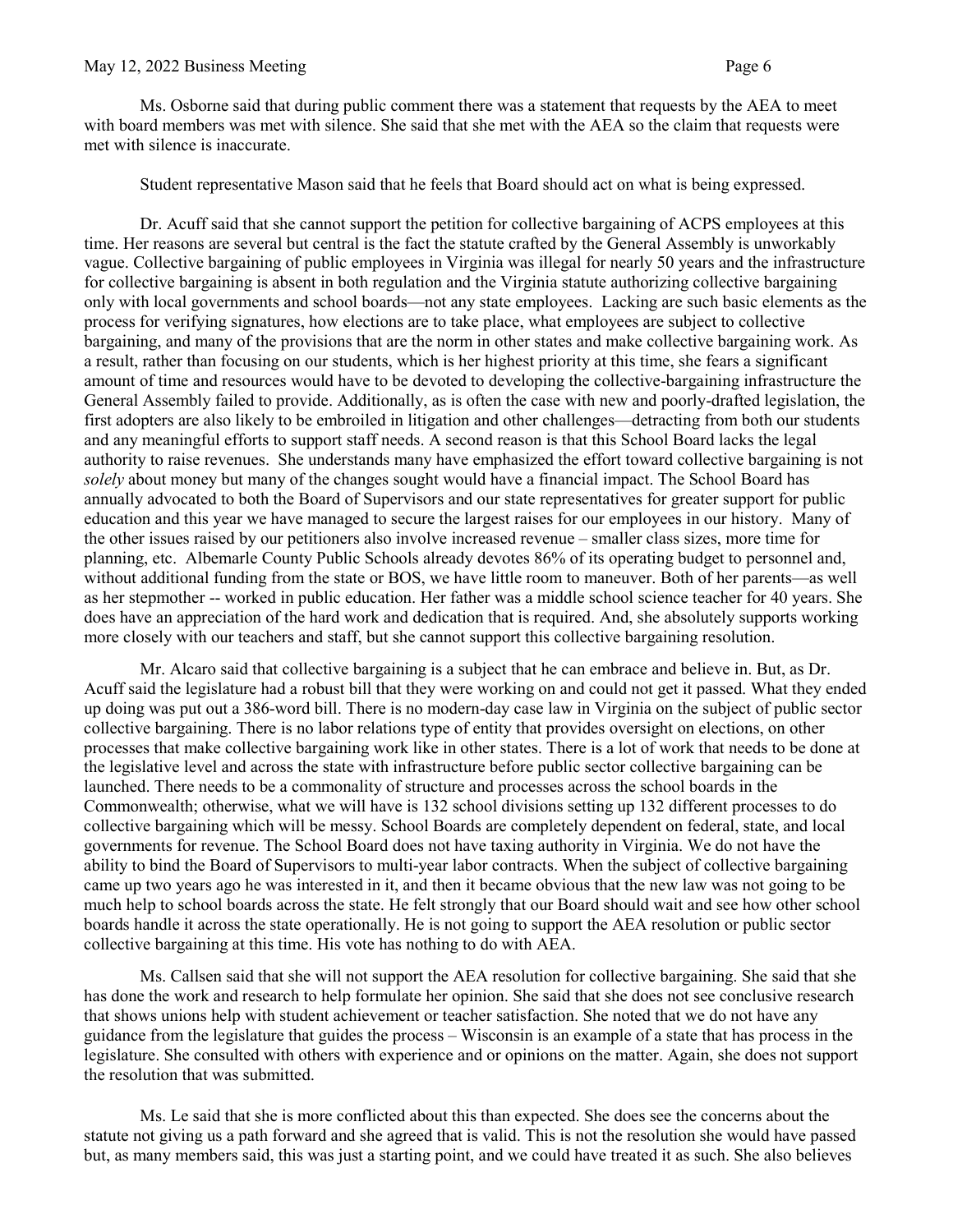that, for the most part, the division at least tries to deal in good faith. But that is not a reason to vote against collective bargaining. There doesn't have to be a bad situation for there to be collective bargaining. She fundamentally believes in collective bargaining and she would be voting no on this motion.

Ms. Osborne said that she fundamentally believes in collective bargaining as well. However, she cannot support collective bargaining at this time, most specifically due to the labor-intensive work of standing up a Human Resources Department with this on top of that work, so it is not the appropriate time to consider collective bargaining.

Mr. Paige said that this has been a difficult decision for him. He said that he understands that there are potential large costs associated with collective bargaining and that there are no guidelines on how collective bargaining should be done. On the other hand, he was a teacher in Albemarle County Public Schools and he understands how stressful it can be a teacher even before all that is happening in the world today. He does not support the motion presented by the AEA, however, he will vote against the motion because he believes that teachers deserve to have collective bargaining.

## **Roll was called, and the motion passed by the following recorded votes:**

**AYES**: Dr. Acuff, Mr. Alcaro, Ms. Callsen, and Ms. Osborne. **NAYS:** Mr. Paige and Ms. Le **ABSENT**: Mr. Oberg.

## **Motion carried by a 4:2:1 vote.**

Mr. Paige said that even though the School Board has not authorized public sector collective bargaining for the ACPS at this time, the AEA's position that administration and staff must collaborate frequently and effectively in the best interests of the school children we serve is a valid one. We should increase opportunities for the School Board and administration to listen and learn and obtain thoughtful input and feedback from teachers in the classroom and classified staff who are vital in creating an educational environment conducive to learning. For this reason, he asked for a motion that the Board ask the Superintendent to explore meaningful meet and confer options and other alternatives for mutual interaction between management and staff to be established by School Board Policy to provide staff a resonant voice in the operation of the ACPS. A report back to the School Board with your recommendations within 90 days for further discussion and consideration.

Ms. Callsen offered a **motion** to ask the Superintendent to explore meaningful meet and confer options and other alternatives for mutual interaction between management and staff to be established by School Board Policy to provide staff a resonant voice in the operation of the ACPS. A report back to the School Board with your recommendations within 90 days. Mr. Alcaro **seconded** the motion. **Roll was called, and the motion passed by the following recorded votes:**

**AYES**: Ms. Osborne, Ms. Callsen, Mr. Alcaro, Dr. Acuff, Ms. Le, and Mr. Paige. **NAYS:** None. **ABSENT:** Mr. Oberg.

**Motion carried by a 6:0:1 vote.** 

## **Agenda Item No. 8.2. Adopt FY 2022/23 School Operating Fund and Special Revenue Funds Budget.**

Ms. Kumazawa provided for the Board's consideration a proposed school operating fund and special revenue fund budget for FY2022/2023. On April 28, staff provided final recommendations to revisions in the FY 2022/23 budget, which included updates in School Fund revenues and expenditures. Since the approval of the Funding Request, recommended expenditure revisions include higher fuel and utilities costs, technical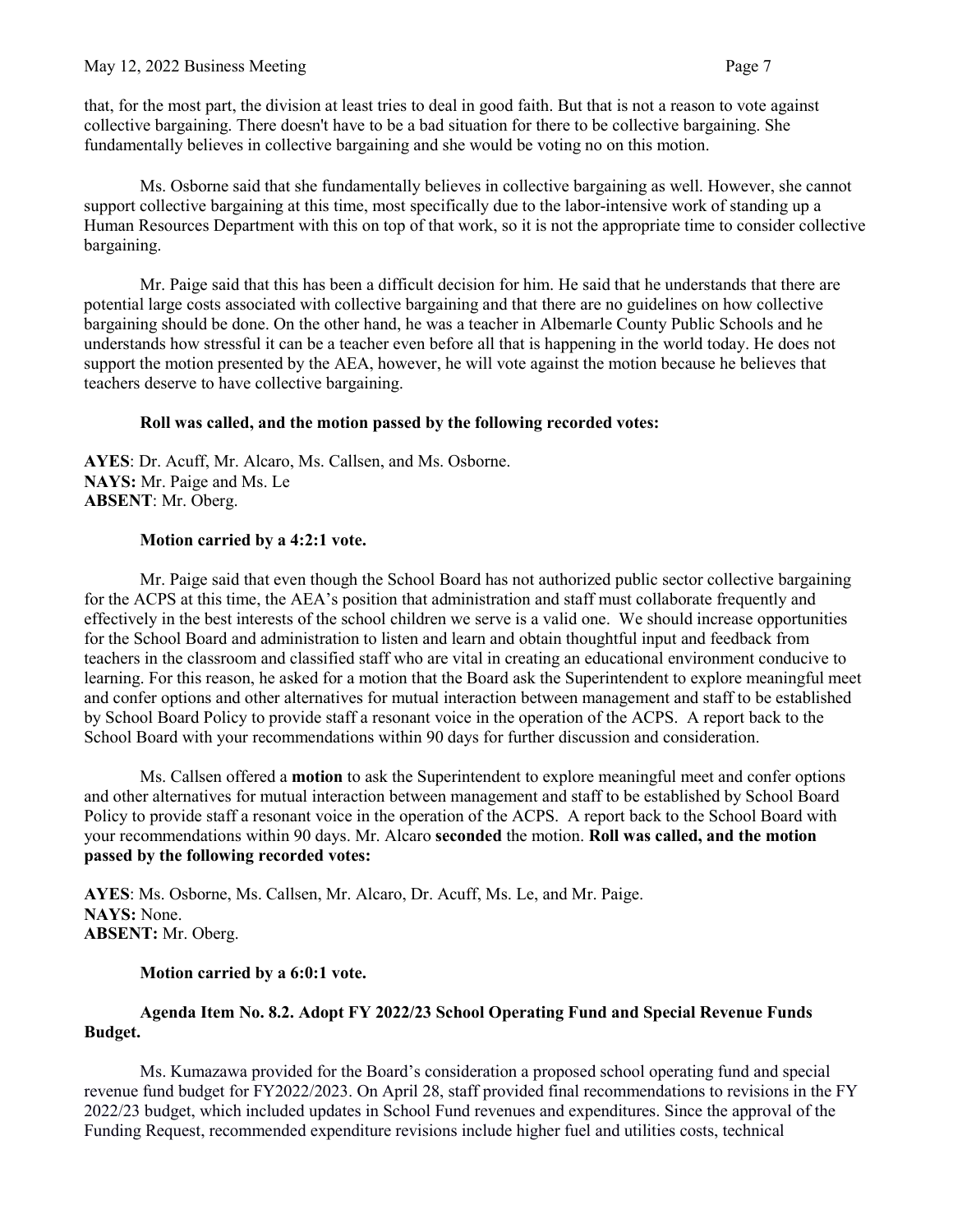adjustments, one-time uses of fund balance, and cost neutral shifts in the School Fund and Special Revenues funds.

Adopt the FY 2022/23 School Board Budget of \$246,458,034 for the School Fund and \$39,424,421 for Special Revenue Funds.

Mr. Alcaro offered a **motion** to adopt the FY 2022/23 School Board Budget of \$246,458,034 for the School Fund and \$39,424,421 for Special Revenue Funds. Ms. Le **seconded** the motion. **Roll was called, and the motion passed by the following recorded votes:**

**AYES:** Ms. Osborne, Dr. Acuff, Ms. Le, Ms. Callsen, Mr. Alcaro, and Mr. Paige. **NAYS**: None. **ABSENT**: Mr. Oberg.

#### **Motion carried by a 6:0:1 vote.**

### **Agenda Item No. 8.3. Update on High School Redesign.**

Mr. Thomas, Ms. Gellner, and Ms. Dudley provided for the Board's consideration an update on the high school redesign. In 2015, the school division began to re-imagine what the high school experience might look like for our students. This work will become fully implemented with the graduating class of 2026, members of which will begin their high school experience in the fall. At tonight's meeting, the team will provide a brief update to the Board on this work and will return in the fall with a more comprehensive review of the plan.

Dr. Acuff asked how staff would assess how many students want to go in terms of career clusters.

Ms. Le asked for the definition of a 7+1 schedule for enrichment. She said that she has received feedback about the impact of losing one elective class.

Mr. Alcaro asked how many classes will be taught with a 7+1 schedule. He also asked for the status of the community partners for career clusters.

Ms. Callsen asked if staff had completed a program review on Freshman Advisory.

Ms. Osborne asked if every teacher had to teach a Freshman Advisory class.

Student representative Mason expressed concern about how learning communities will reach only certain students.

Mr. Paige asked for a list of community partners for each pathway, and then asked if there was a problem finding community partners for any of the pathways.

Dr. Acuff asked how internships and community-based projects were working for students with our current community partners. She also asked how many students take advantage of internships.

Student representative Mason asked where the learning communities would be located and will transportation be provided.

Ms. Callsen said that she would like to see more emphasis put on career counseling at the high schools.

Ms. Le expressed support for the work on cell phone use.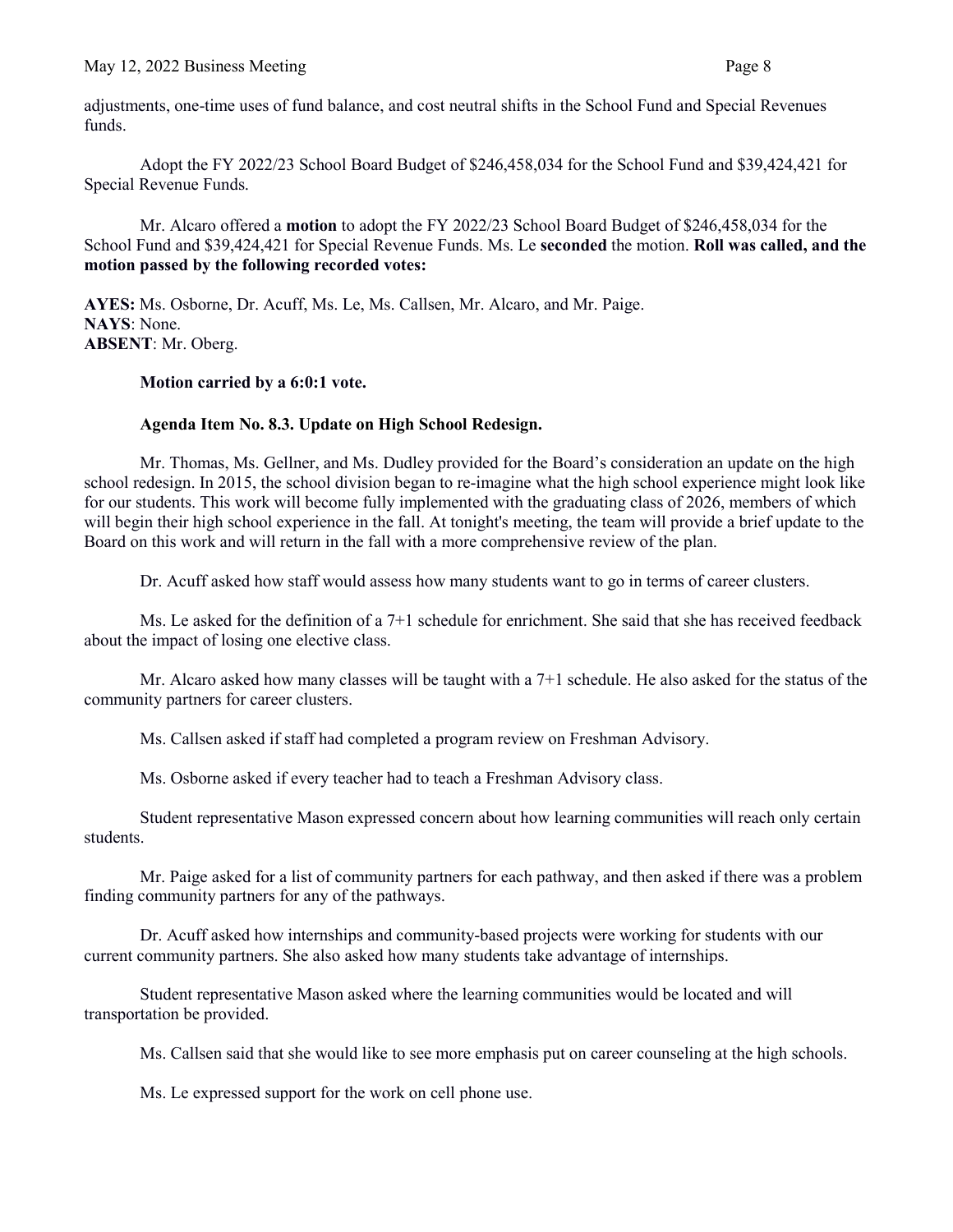# **Agenda Item No. 8.4. Break.**

There was a break from 9:13 p.m. until 9:23 p.m.

## **Agenda Item No. 8.5. Summer Learning 2022.**

Ms. Castner provided for the Board's consideration an update on the summer learning for 2022. In 2015, the school division began to re-imagine what the high school experience might look like for our students. This work will become fully implemented with the graduating class of 2026, members of which will begin their high school experience in the fall. At tonight's meeting, the team will provide a brief update to the Board on this work and will return in the fall with a more comprehensive review of the plan.

Dr. Acuff asked if bus transportation is provided.

Mr. Paige asked how many sites will the elementary program be offered.

Ms. Le asked if special education students were invited to participate this year.

Dr. Acuff asked how the program worked last year to assist students in catching up. She also asked if special invitations were provided to those identified as newcomers.

Mr. Alcaro asked about participation at the high school level.

Student representative Mason asked if school breakfast would be provided for students who participate.

Dr. Acuff asked if virtual school students were included.

# **Agenda Item No. 8.6. June 13 School Board Retreat.**

Dr. Acuff provided for the Board's review a draft of the retreat agenda. Characteristics of effective school boards include a commitment to high expectations for all, clearly defined goals for success, development of a unified team with board members and the superintendent, and building shared knowledge, values and commitments. One way in which the Board is supported in developing these characteristics is through our annual school board retreat.

The Board received the draft agenda for information.

### **Agenda Item No. 8.7. School Board Salary Advertisement.**

Mr. Paige said that an elected school board may pay each of its members an annual salary that is consistent with the salary procedures, and no more than, the salary limits provided for local governing bodies.

The School Board has adopted the procedure currently used by the Board of Supervisors in setting its members' salary pursuant to Virginia Code section 15.2-1414.3. Specifically, the School Board will establish its members' salary by affirmative vote annually between May 1st and June 30th. Before setting its salary each year, the School Board is required to hold a public hearing and provide notice as specified in Virginia Code sections 15.2-1426 and 1427. If the salary increase is approved by an affirmative vote, then the increase will take effect on July 1.

The Board may adjust its salary annually after a public hearing following the same procedures used for the original setting of the salary.

Currently, school board members receive an annual salary of \$7,183. The current chairman stipend is an additional \$1,800 annually and the vice-chairman receives a stipend of \$35 per meeting chaired.